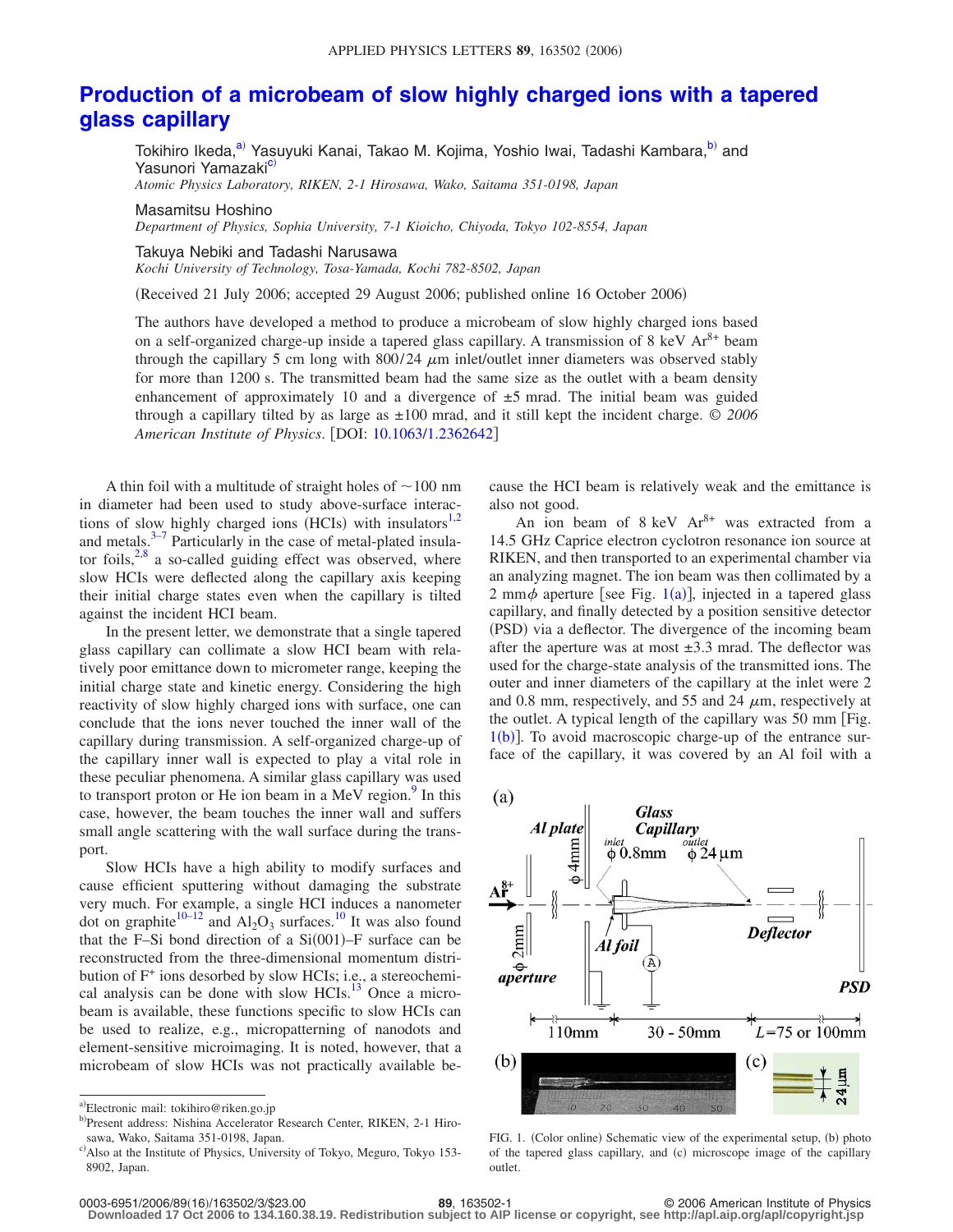<span id="page-1-0"></span>

FIG. 2. Time dependence of the number of transmitted ions. The counts at the PSD were corrected to be divided by the detection efficiency of 50%. It took several tens of seconds to saturate the transmission rate.

0.8 mm hole. The foil was used to monitor the incoming ion current of 0.1–5 pA. The secondary electron yield for several keV Ar<sup>8+</sup> ion from the Al foil is expected to be  $\sim$ 7;<sup>14</sup> the real current should be reduced by 0.47 times. The ion current injected in the 0.8 mm hole of the capillary was evaluated from the beam diameter on the Al foil and the hole diameter. The incident currents hereafter correspond to the corrected current above. The PSD consisting of a stack of multichannel plates and a wedge-and-strip-type anode and its detection efficiency was  $\sim$  50%.

The glass capillary was made of borosilicate, which has a volume resistivity of  $10^{15}$   $\Omega$  cm at 25 °C and a softening temperature of 821 °C. The tapered capillary was prepared by heating a straight glass tube, and then stretched by pulling both ends with a constant force. The taper angle can be controlled by tuning the temperature and the force. Figure  $1(c)$  $1(c)$ shows a microscope image of such a capillary used for the present experiment.

Figure [2](#page-1-0) shows the transmitted ion intensity as a function of time for the tapered capillary injected with an 8 keV  $Ar^{8+}$  ion beam of 0.2 pA ( $\sim$ 1.5 $\times$ 10<sup>5</sup> Ar<sup>8+</sup> ions/s) with a stability of  $\sim$ 10%. It is seen that the transmission current grew slowly with a time constant of several tens of seconds, and then got more or less stable for more than 1200 s. The peak counts in Fig. [2](#page-1-0) was about 1600 cps. A focusing factor defined by the ratio of  $N_t/S_o$  to  $N_i/S_i$  is estimated to be  $\sim 10$ , where  $N_t$  is the number of transmitted ions,  $N_i$  the number of injected ions into the capillary, and  $S<sub>o</sub>$  and  $S<sub>i</sub>$  the geometrical outlet and inlet cross sections of the capillary, respectively. This factor depends on the taper angle, the outlet size, and also the input current.

The upper left inset of Fig. [3](#page-1-1) shows the position of the transmitted beam on the PSD  $(L=100 \text{ mm})$  when the capillary was tilted relative to the axis of the incident current of  $\sim$ 0.01 pA. The relation between the tilting angle of the capillary and the deflected angle of the beam is shown in Fig. [3,](#page-1-1) which proves that the beam was well guided to the direction of the capillary tilted by as large as 100 mrad. It is noted that the deflection angle is an order of magnitude larger than the half opening angle  $(\sim 8 \text{ mrad})$  of the tapered capillary when the cross section of the capillary along its axis is assumed to be trapezoid.

The charge-state distribution of the transmitted HCIs for the incident current of 0.3 pA was measured by biasing the deflector downstream of the capillary without tilting. Figure  $4(a)$  $4(a)$  shows the circular spot at the PSD  $(L=75 \text{ mm})$  without the deflector bias, while Fig.  $4(b)$  $4(b)$  shows the spot with the

<span id="page-1-1"></span>

FIG. 3. (Color online) Tilting angle dependence of the peak position for the incident current of  $\sim 0.01$  pA. The horizontal axis is the tilting angle. The vertical axis corresponds to the reconstructed deflection angle of the beam from the peak positions at the PSD. The horizontal and vertical error bars show the accuracy of the tilting dial reading and the spot size (FWHM), respectively.

bias of 280 V, which was still circular and shifted to the position corresponding to the initial charge. The peaks in Fig.  $4(c)$  $4(c)$  show the projected beam profiles corresponding to Figs.  $4(a)$  $4(a)$  and  $4(b)$ . In the region corresponding to charge-changed components, there were no peaks but some background events, i.e., the transmitted ions were really guided along the capillary without changing the incident charge state. The angular divergence of the transmitted beam was evaluated from the spot sizes seen in Fig.  $4(c)$  $4(c)$ , and was found to be  $\sim \pm 5$  mrad.

<span id="page-1-2"></span>The results here could be explained as follows [see Figs.  $5(a)$  $5(a)$  and  $5(b)$ ]: The saturation time shown in Fig. [2](#page-1-0) suggests



FIG. 4. (Color online) (a) and (b) show the spots at the PSD without and with the deflection bias, respectively. (c) The projected beam profiles corresponding to (a) and (b).

**Downloaded 17 Oct 2006 to 134.160.38.19. Redistribution subject to AIP license or copyright, see http://apl.aip.org/apl/copyright.jsp**